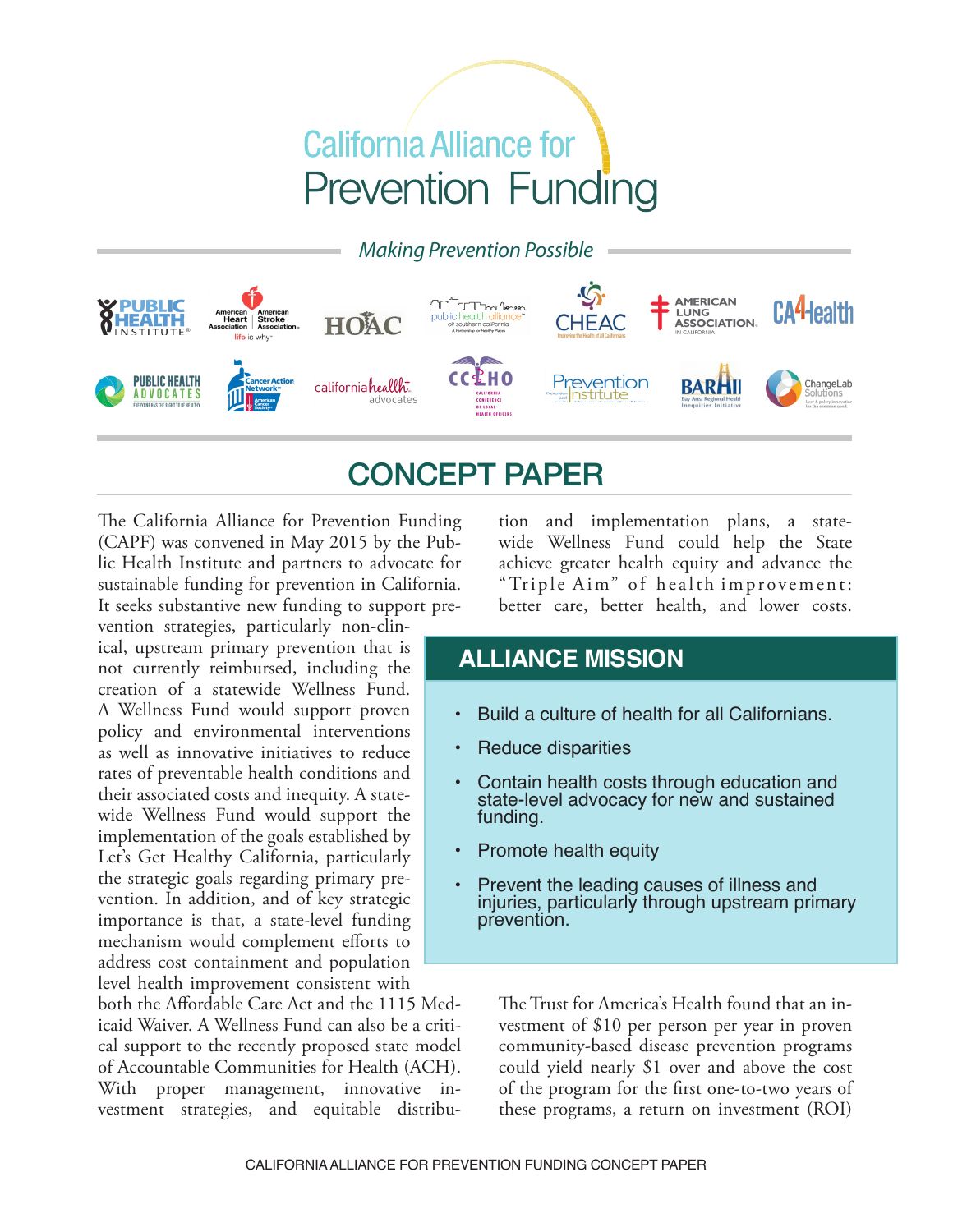of 0.96, rising to  $$5.6$  within 5 years and  $$6.2$ for every  $$1$  invested within 10 to 20 years. This return on investment represents medical cost sav-

ings only and does not include the signifcant gains that could be achieved in worker productivity, reduced absenteeism at work and school, and enhanced quality of life.<sup>1</sup> In short, strategic investment, in upstream prevention will protect, not deplete, the coffers of government. There is an urgent need for this strategic approach to funding, particularly for chronic

disease and injury prevention and to reduce health disparities in California. Over the past century, chronic disease and injury have emerged as predominant challenges to public health. According to the California Department of Public Health

(CDPH), chronic disease accounts for eight of every ten deaths and afects the quality of life of 14 million Californians.2 A relatively short list of risk factors is responsible for much of the burden of chronic disease: tobacco use, physical inactivity, unhealthful diet, excessive consumption of alcohol, high cholesterol, and uncontrolled high blood pressure.<sup>3</sup> These risk factors and chronic conditions are largely preventable. CDPH estimates that as much as 80 percent of heart disease, stroke, and type 2 diabetes and more than 30 percent of cancers can be prevented by eliminating their underlying risk factors.<sup>2</sup>

conditions (arthritis, asthma, cardiovascular disease, diabetes, cancer, and depression) in 2010.<sup>4</sup> The indirect costs associated with *Strategic* 

chronic disease in California are also high. According to the Economic Burden of Chronic Disease (EBCD) Index, the projected impact of lower productivity and lost workdays for individuals with chronic conditions and their caregiving family members in California was estimated to be \$51 billion in 2010.<sup>5</sup> Despite

the fact that chronic disease results in decreased quality of life, premature death, and exorbitant medical costs, investments in primary prevention measures have been minimal. The United States spends only 3% of health care dollars on

was spent on treating six common chronic health

#### **FOUNDATIONAL PRINCIPLES**

*investment, in upstream prevention will protect, not deplete, the coffers of government.*

- CAPF supports establishment of a statewide mechanism to assure long term, sustainable funding of local and state initiatives to promote health equity and prevent the leading causes of illness, injury, and premature death in California.
- Funding should support policies, systems and environmental changes and community programs that work outside of health care settings to make California's communities more conducive to health.
- Funds should be distributed and coordinated among: local health departments; community-based, regional and statewide nonprofit organizations; and state government according to established criteria.
- Funds must benefit all Californians and promote greater equity and health, reaching residents from urban to rural areas, young and old, and across California's diverse races and ethnicities.

The economic burden of chronic disease in California weighs heavily on families, employers, and all levels of government. A 2015 report by CDPH estimates that approximately \$98 billion—42 percent of all health care expenditures in the stateall public health, yet 75% of health care costs are attributable to preventable health conditions.<sup>6</sup> Paying for prevention works and upstream strategies have a remarkable history of success, measured in both cost avoidance and health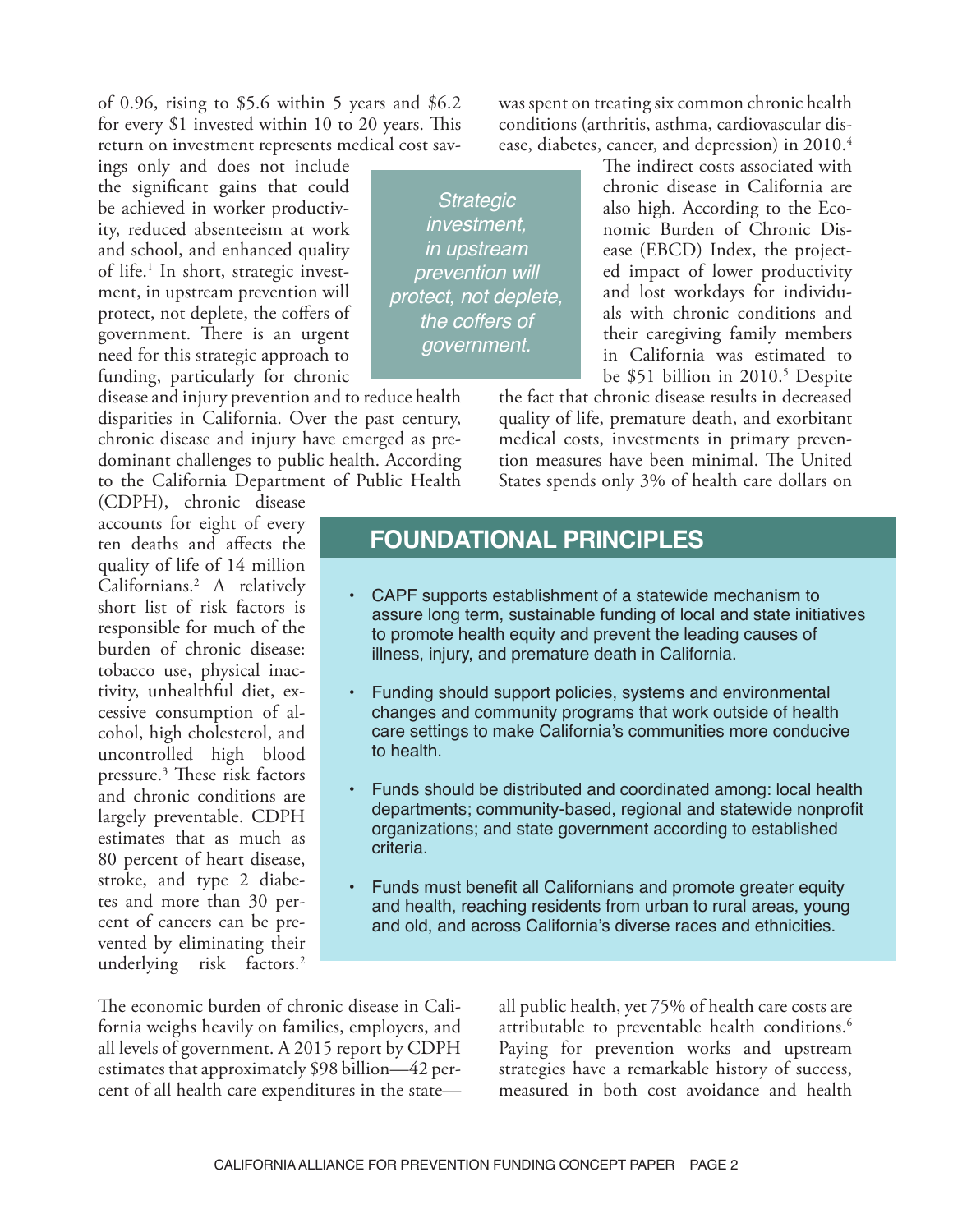improvement. For example, in Los Angeles County, smoking amongst high school students fell from 27% to 7% between 1997 and 2013, thanks to policy and environmental changes as well as education. Childhood obesity amongst LA Unifed School District 5th graders decreased 10.6% (31.2% to 27.9%) between 2010 and 2013, and leveled off among 7th and 9th graders, after nine years of steady increases, refecting

eforts to reduce the consumption of sugar sweetened beverages, promote healthier eating and increase physical activity. Nationally, while adult obesity is still growing, coincident with increased federal funding, our efforts have begun to bend the curve of the diabetes epidemic. Tragically, national prevention funding for these eforts is threatened.

The Affordable Care Act created the Prevention and Public Health Fund in 2010, which intended to provide communities across the nation with more than \$15 billion over a period of ten years, largely to combat chronic disease. However, the fund has already sufered from signifcant reductions.6 California lost \$145 million, one third of the funding it would have received, between 2010 and 2016, if the original mandated Fund allocations had been maintained. California will lose an estimated \$318 million, or 55% of its usual share of originally mandated federal prevention dollars, between 2017 and 2022, through cuts approved to date.<sup>7</sup>

CDPH's Nutrition Education and Obesity Prevention Branch (NEOPB), which addresses Califor-

nia's obesity epidemic by focusing on healthy behavior changes in at-risk low-income communities, has major restrictions on the use of funds, and has also sufered a signifcant reduction in federal funds. These two streams for addressing the key risk factors together amount to

less than \$4 per capita annually in California as compared to over \$10,000 in per capita annual healthcare spending. The net effect is a dramatic decline in the ability and capacity of public health systems and their many community partners to advance well proven strategies that yield cost savings and health improvement. As our population ages and medical care becomes ever more complex and expensive, the need

#### **OPERATIONAL PRINCIPLES**

 A Wellness Fund should:

- Be accountable, effective, flexible and transparent
- • Focus on disadvantaged communities, while reaching all California counties, and able to support community-wide and some state action
- **Empower local action**
- Address key risk factors for chronic disease and injury, including social determinants of health
- Support evidence-based primary prevention<br>interventions
- Provide space for innovation and appropriate risktaking, accompanied by evaluation
- Support Health in All Policies
- Leverage other assets
- Develop leadership for primary prevention and population health
- Fill gaps in prevention services and health outcomes
- Help to kick-start local or regional<br>Accountable Communities for Health (ACH)

for stable funding for upstream prevention to keep our communities healthy has never been greater. The old adage, an ounce of prevention is worth a pound of cure, strikes a particularly resonant chord at a time when both the fscal and physical health of the State are at risk.